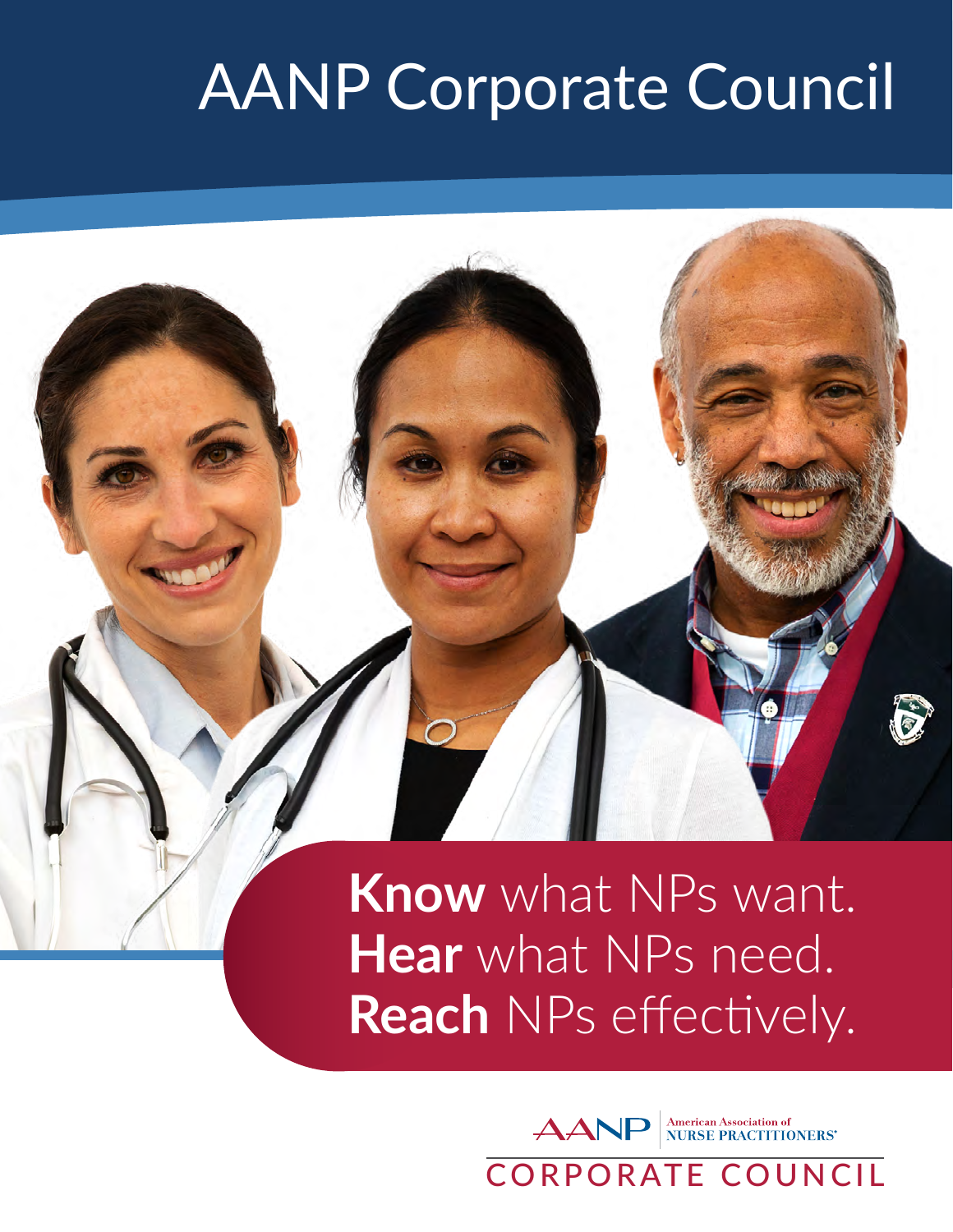### Join the movement and leverage the crucial role NPs play in our nation's ever-changing health care environment.

# **PREMIER PARTNER**

### The Scale of AANP Membership

NPs have title recognition and prescribe legend drugs in all 50 states and the District of Columbia. With more than 119,000 individual members and 200 organization members. AANP represents the interests of the approximately 325,000 NPs licensed in the U.S. and is a recognized leader in:

- Advocating for public policies that will increase access to high-quality health care.
- Collecting and analyzing NP workforce data.
- Providing NPs with valuable resources to support their practice.
- Delivering advanced continuing education for NPs.

. . . . . . . . . . . . . . .

- Promoting excellence in NP practice, education and research.
- Shaping the future of health care by advancing health policy.
- Building a positive image of the NP as a leader in the national and global health care community.

### AANP's Values and Priorities

As the largest national professional membership organization for NPs of all specialties, AANP is committed to empowering all NPs to advance highquality, equitable care, while addressing health care disparities through practice, education, advocacy, research and leadership.

#### Priorities include:

# Join the Corporate Council **WHY AANP IS YOUR**

### Why Join the American Association of Nurse Practitioners® (AANP) Corporate Council?

Because it's crucial to associate your company with nurse practitioners (NPs) – one of the fastest-growing health care professions with more than 1.06 billion patient visits each year!

#### AANP Corporate Council membership gives you the opportunity to:

- Make Sound Business Decisions: Know what NPs need, their opinions and how we can work together to improve the health of this country.
- Connect With a Large Audience: Reach hundreds of thousands of NPs nationwide and the thousands of new NPs who enter the profession every year.
- Showcase Your Support for the NP Role: Align your brand with the values and mission of AANP.

#### MEMBERSHIP CATEGORIES

| Direct Engagement<br>with AANP Leadership<br>and Members | MEMBER BENEFITS                                                                                                                                                                    | <b>PLATINUM</b><br>\$20,000       | <b>GOLD</b><br>\$10,000        | <b>SILVER</b><br>\$5,000       | <b>BRONZE*</b><br>\$3,000      |
|----------------------------------------------------------|------------------------------------------------------------------------------------------------------------------------------------------------------------------------------------|-----------------------------------|--------------------------------|--------------------------------|--------------------------------|
|                                                          | 1. Priority for projects, programs and unique collaborative opportunities with AANP.                                                                                               |                                   |                                |                                |                                |
|                                                          | 2. Opportunity to meet annually with AANP executive staff at your corporate headquarters.                                                                                          |                                   |                                |                                |                                |
|                                                          | 3. Access to NP perspective through focus groups and/or expert panels.                                                                                                             |                                   |                                |                                |                                |
|                                                          | 4. Discount on the AANP Membership Program for NP employers.                                                                                                                       |                                   | $\checkmark$                   | $\checkmark$                   |                                |
| Marketing<br>and<br>Communication                        | 5. Annual recognition in AANP publications.                                                                                                                                        |                                   |                                |                                |                                |
|                                                          | 6. Discount on sponsorship opportunities in the AANP daily electronic newsletter.                                                                                                  | 30%                               | 20%                            | 10%                            | 10%                            |
|                                                          | 7. The JAANP Resource Center engages AANP members with access to relevant content such as videos,<br>educational materials, articles and sponsored content all vetted by the AANP. | 30%                               | 30%                            | 30%                            | 30%                            |
|                                                          | 8. Opportunity to purchase advertisement in E-Bulletin.                                                                                                                            |                                   |                                |                                |                                |
|                                                          | 9. Complimentary subscriptions: AANP daily electronic newsletter, AANP Health Policy Update, E-Bulletin,<br>relevant AANP publications.                                            |                                   |                                |                                |                                |
|                                                          | 10. Listing on AANP website with a link to the sponsor's corporate website. <sup>†</sup>                                                                                           | Corporate Logo<br>and Description | Corporate Logo                 | Corporate<br>Listing           | <b>Corporate Listing</b>       |
| Conferences<br>and<br>Meetings                           | 11. Invitation to event with AANP leadership during AANP National Conference.                                                                                                      | 4 Corporate<br>Representatives    | 2 Corporate<br>Representatives | 1 Corporate<br>Representatives | 1 Corporate<br>Representatives |
|                                                          | 12. Participant waiver to attend AANP National Conference.                                                                                                                         | 2 Participants                    | 1 Participant                  |                                |                                |
|                                                          | 13. Annual Corporate Council meeting with AANP leadership.                                                                                                                         |                                   | $\sqrt{2}$                     | $\checkmark$                   |                                |
|                                                          | 14. Priority notification of sponsorship.                                                                                                                                          | 1st Priority                      | 2nd Priority                   |                                |                                |
|                                                          | 15. Priority points for exhibit space selection process (Refer to Exhibitor Prospectus<br>for details).                                                                            | 8 Points                          | 4 Points                       |                                |                                |
|                                                          | 16. Recognition on National Conference signage <sup>t.</sup>                                                                                                                       |                                   |                                | $\checkmark$                   |                                |
| Research and<br>Advocacy                                 | 17. Opportunity to conduct market research through NPInfluence Survey Program.                                                                                                     | 30%                               | 20%                            | 10%                            | 10%                            |
|                                                          | 18. Access to Federal and State government teams for potential coordination of advocacy.                                                                                           | $\sqrt{}$                         | $\checkmark$                   |                                |                                |
| † Listing will be denoted by membership category         |                                                                                                                                                                                    |                                   |                                |                                | *Non-profit only               |

**CORPORATE COUNCIL BENEFITS**